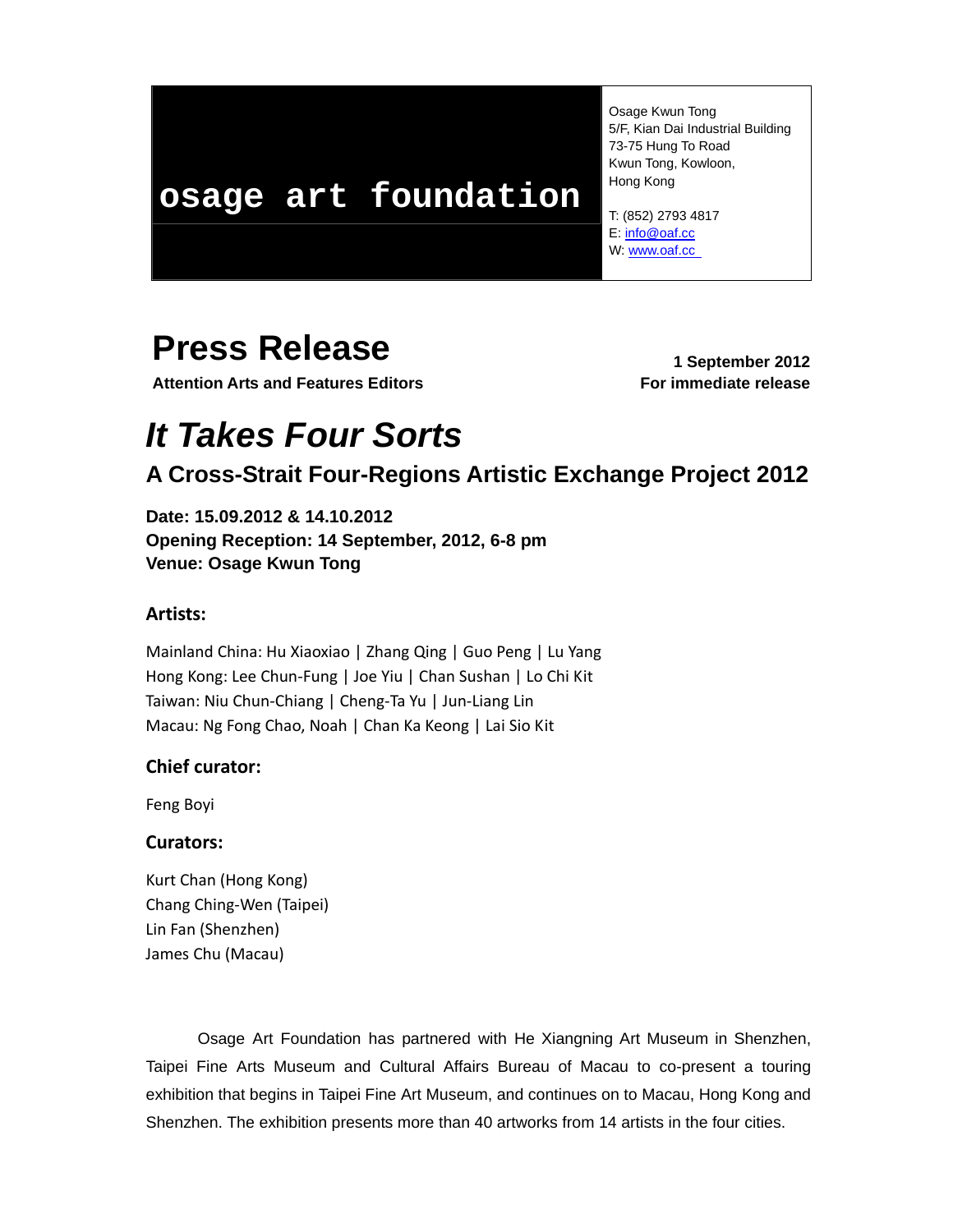The Cross Strait-Regions Artistic Exchange Project is a recurring exhibition based on a geographical concept. The project has comprised three touring editions over the past years. Previous projects were *Departure* in 2008, *The Butterfly Effect* in 2009, and *1+1* in 2011.

 'It takes Four Sorts' is the fourth edition of the Cross Strait-Regions Artistic Exchange Project. The exhibition features crossed regional 'curating the self' exchange from the curators from four regions with a shared Chinese cultural root, they displace and reattach each of their own focuses, observation and judgment of art to the selected artists and artwork in the 'offshore'; hence the art and cultural disposition and tangle of these regions are reflected. Such occurrence is perhaps the results of the incompetence of the exhibition selection and presentation, or the preconception of the 'stage' itself, as if art itself is a game of crossed-signals and misinterpretation.

Each curator selected artists from one of the three other regions instead of their native region. For instance, curator from Taiwan selected artists from Hong Kong, and curator from Macao selected artists from Taiwan. In such way they displace their individual curatorial research and hence immerse their curatorial look into other regions' peculiarities, uniqueness of this shared Chinese culture. By means of observations, 'field work' and impressions the four curators will advance their analysis on the current scenario and features of contemporary art practices within these four regions. Therefore it is not the only between the artist but also in the curatorial level.

 This project is co-presented by He Xiangning Art Museum in Shenzhen, Osage Art Foundation in Hong Kong, Taipei Fine Arts Museum and Cultural Affairs Bureau of Macau. The Exhibition in Hong Kong is presented by Osage Art Foundation in collaboration with Osage Gallery with the support from Hong Kong Arts Development Council. The exhibition period is from 15 September to 14 October, 2012 at Osage Kwun Tong. For group visits andguided tour please contact Sybil Kot at 2793 4817 or email to sybilkot@osageartideas.com.

主辦 Organized by

osage art foundation 支持 Supported by 國務院僑務辦公室<br>Overseas Chinese Affairs Office of The State Council にいつ 深圳市宣传文化事业发展专项基金 **SIZ** 香港藝術發展局 EPSON

場地贊助 Venue Sponsor

Hong Kong Arts Development Council

osage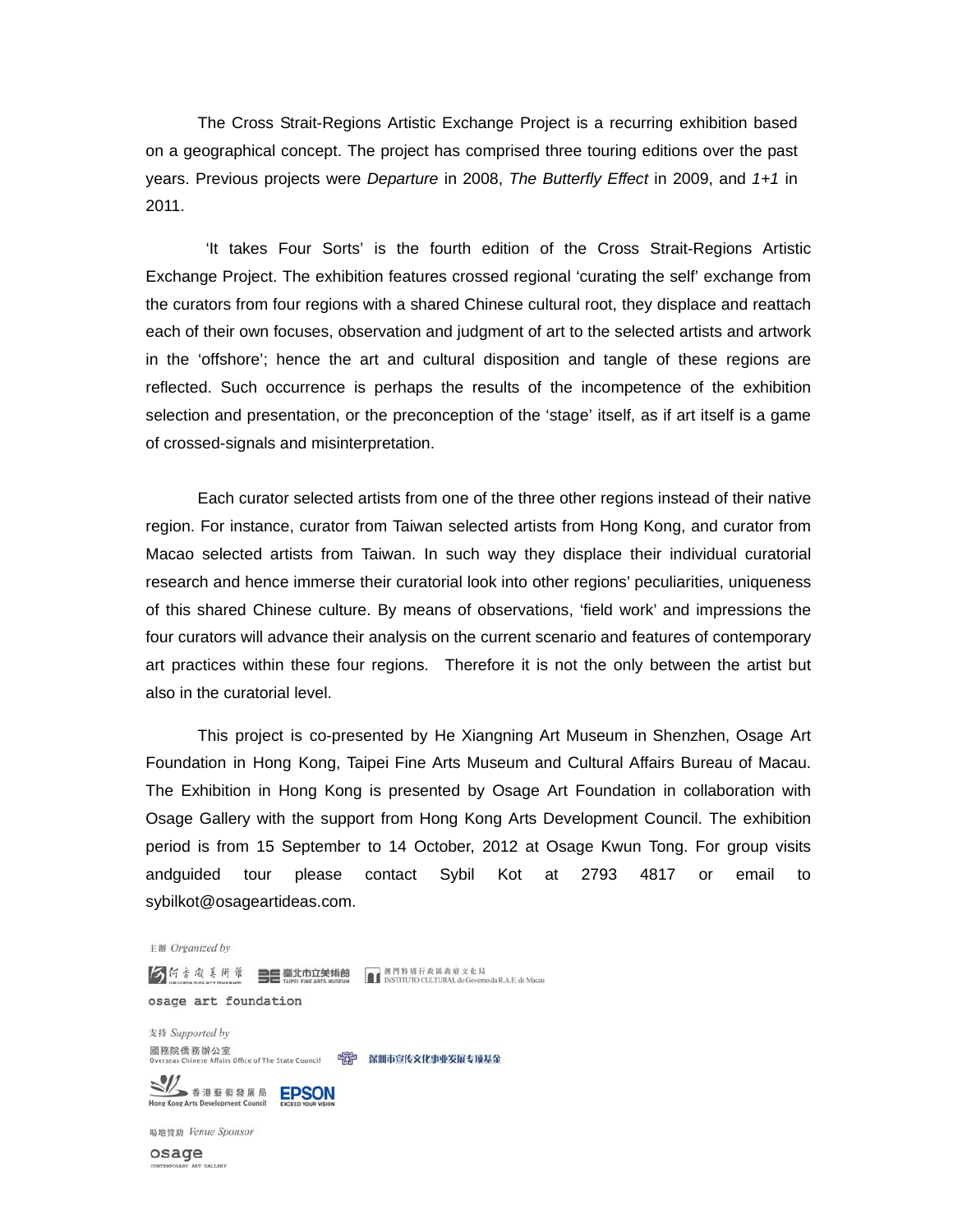## **ABOUT THE EXHIBITION:**

| Artist:                                        | Mainland China: Hu Xiaoxiao   Zhang Qing   Guo Peng   Lu Yang<br>Hong Kong: Lee Chun-Fung   Joe Yiu   Chan Sushan   Lo Chi Kit<br>Taiwan: Niu Chun-Chiang   Cheng-Ta Yu   Jun-Liang Lin<br>Macau: Ng Fong Chao, Noah   Chan Ka Keong   Lai Sio Kit |
|------------------------------------------------|----------------------------------------------------------------------------------------------------------------------------------------------------------------------------------------------------------------------------------------------------|
| Curators:                                      | Kurt Chan (Hong Kong)<br>Chang Ching-Wen (Taipei)<br>Lin Fan (Shenzhen)<br>James Chu (Macau)                                                                                                                                                       |
| Venue:                                         | Osage Kwun Tong                                                                                                                                                                                                                                    |
| Address:                                       | 5/F, Kian Dai Industrial Building, 73-75 Hung To Road, Kwun Tong,<br>Kowloon, Hong Kong                                                                                                                                                            |
| Tel:                                           | (852) 2793 4817                                                                                                                                                                                                                                    |
| Exhibition Duration /<br><b>Opening Hours:</b> | 15 September 2012 - 14 October 2012, 10:30am - 7pm                                                                                                                                                                                                 |
| Opening Reception:                             | 14 September 2012, 6-8 pm                                                                                                                                                                                                                          |

## *It Takes Four Sorts – A Cross‐Strait Four‐Regions Artistic Exchange Project 2012*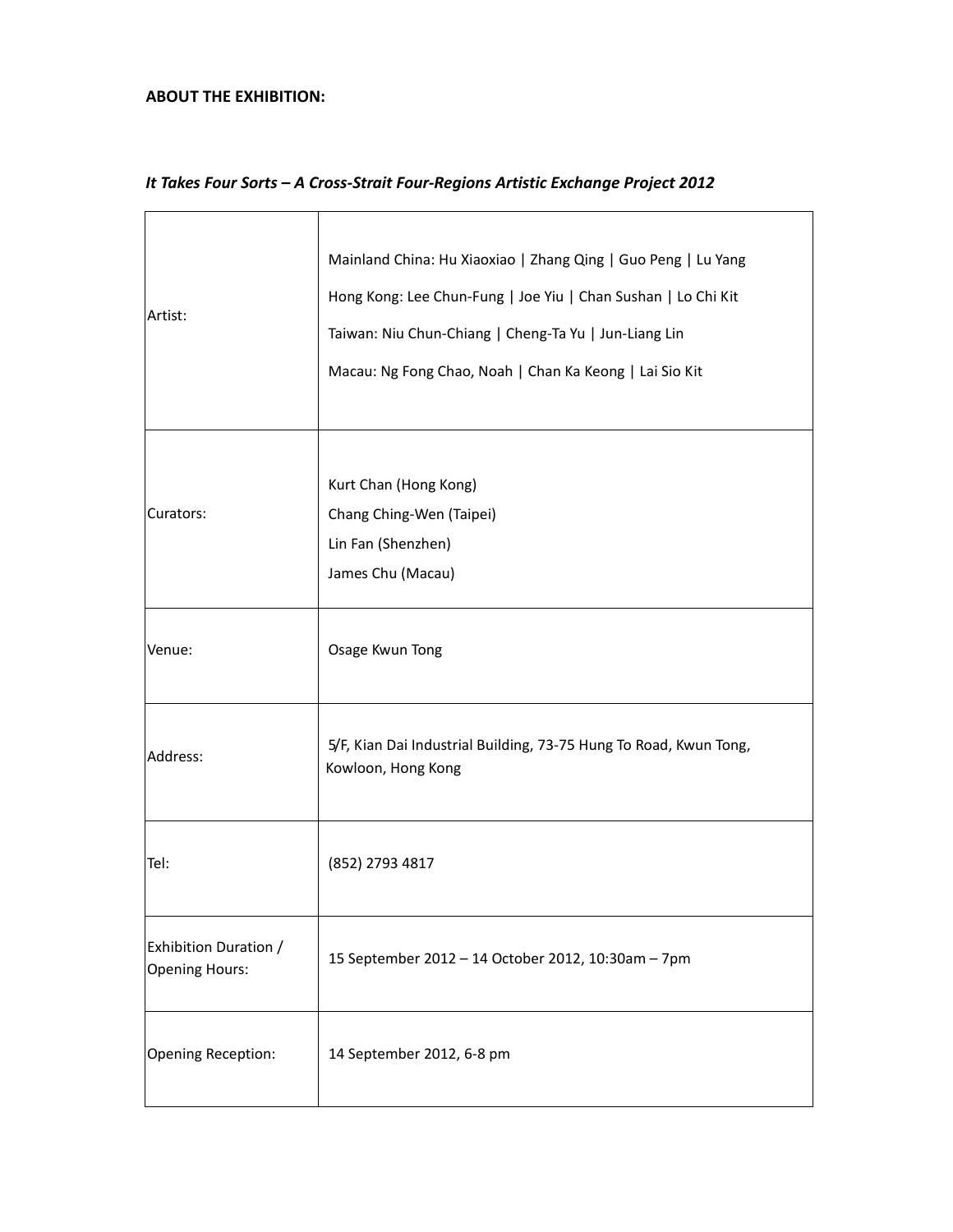#### **PRESS IMAGES:**



*Gift (I): Invincible Sea View*  **Joe Yiu 2010 Photograph 40cm X 60cm** 



*Secret Garden*  **Lai Sio Kit 2012 Oil on Canvas 150cm X 200cm**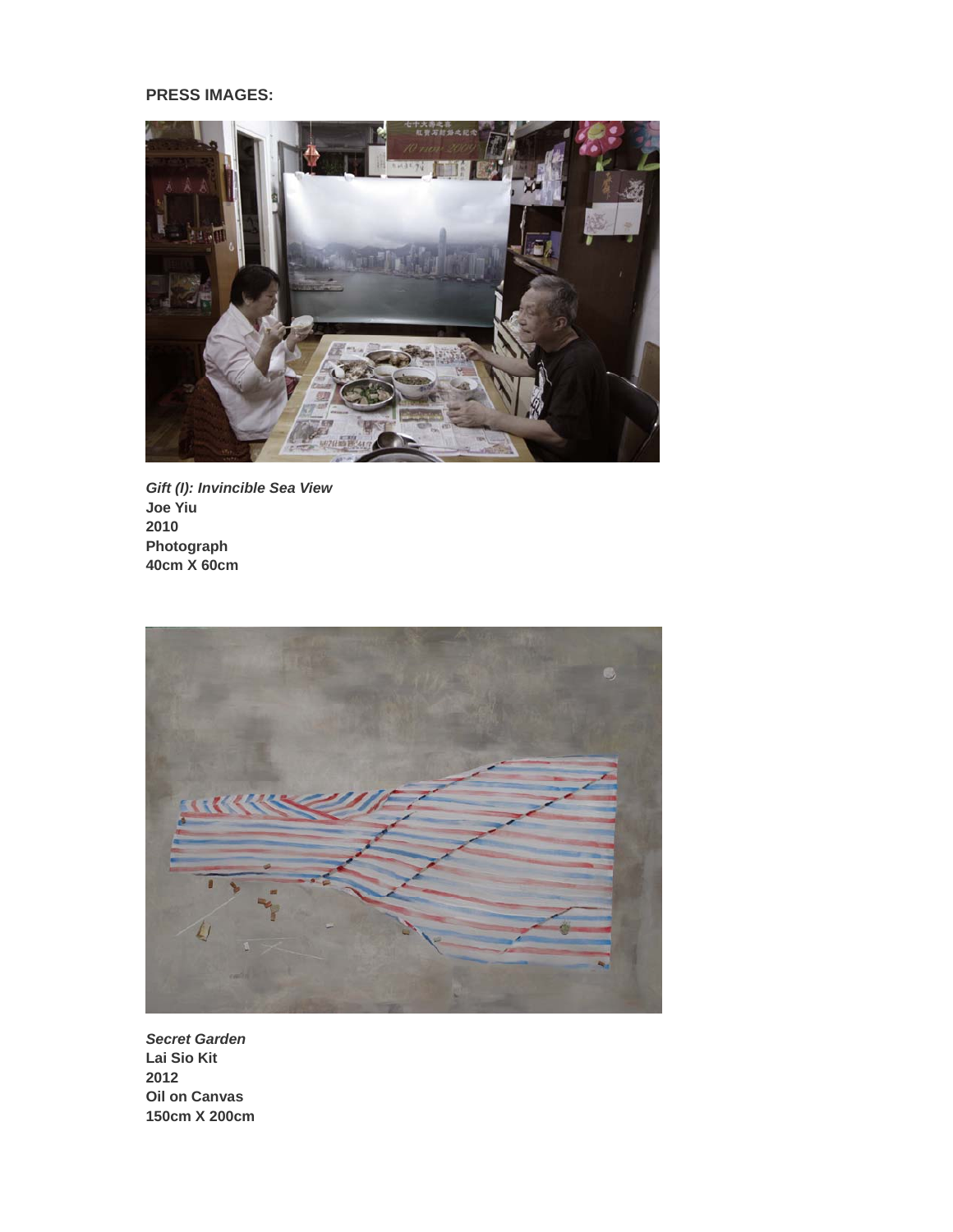

*Core of Wrathful King Kong (X Ray Mode) + Core of Wrathful King Kong (Anger Brain Pathway)* **Lu Yang 2011 3D HD animation Loop**



*Shock Derailment*  **Jun-Liang Lin 2011 Five-screen free-standing video installation 26'12"**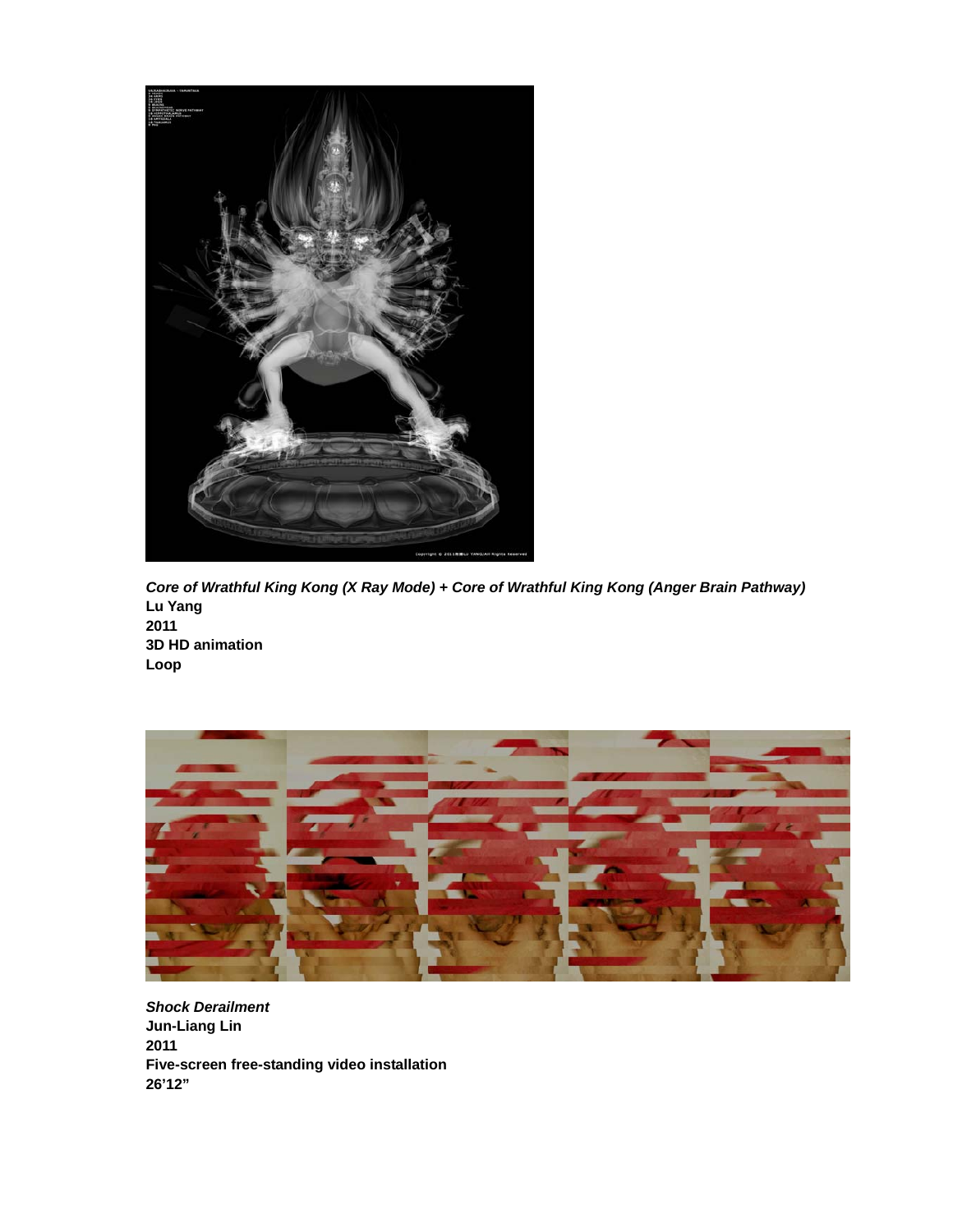#### **ABOUT THE CURATORS:**

#### **Feng Boyi**

Independent curator, critic, and the Art Director at He Xiangning Art Museum. Feng graduated with a degree in history from Capital Normal University in 1984. He currently lives and works in Beijing and Shenzhen, China. He is devoted to curating, criticizing, and editing Chinese contemporary experimental art. He has written numerous articles and critical essays and he has curated many important exhibitions both in China and abroad, including Trace of Existence: A Private Showing of Chinese Contemporary Art 1998, Fuck Off, The First Guangzhou Triennial, Beijing Afloat, Left Hand‐ Right Hand: A Sino‐German Exhibition of Contemporary Art, In and Out or Between: N Methods of Space Displacement, The Town at East Longitude 116° and North Latitude 40°, China Today: The Reincarnated Phantoms of Chinese Contemporary Art, Scattered Exhibition, Sixth Shenzhen Contemporary Sculpture Exhibition: A Vista of Perspectives, Grafting: Post‐Modern Methods in Chinese Contemporary Art, My Bones, Flesh, and Skin, and The Greater China Artistic Exchange Project. He is currently one of China's most active independent curators and critics.

#### **James Chu**

He was born in Macau. He learned engravings in the 1990s successively from James Wong Shenbao and from Sou Pui Kun at Macau Visual Art Academy. At the beginning of 1998 he graduated from the Department of Graphic Communication, with a Bachelor Degree at School of Arts of Macau Polytechnic Institute. In 2008, he completed a Master Degree on Cultural Studies at the Lingnan University in Hong Kong. He is the Director of Shidu Art Consultants, Director of AFA Beijing and the vice‐president of Macau Designer Association, Member of Committee of Cultural Industries, Government of Macau S.A.R. He has won more than 30 design and art awards from Macau and all over the world, including the 54th International Art Exhibition La Biennale di Venezia – Macau's representing artist (Venice, Italy) in 2011. His works have been collected by Fundação Oriente Macau, Macau Museum of Art, Hong Kong Hyatt Hotel, and other private collectors.

#### **Lin Fan**

She was born in 1980 in Shantou, Guangdong Province. She graduated from the Guangzhou Academy of Fine Arts and has been working at the He Xiangning Art Museum since 2006. Currently, she is responsible for the museum's marketing and she has curated some of the museum's exhibitions, including Clarity of Man and Moon: The One Hundredth Anniversary of the Xinhai Revolution through the Poems of Liao Zhongkai and He Xiangning (2011), The Fourth Xicheng National Art Academy Graduate Sculpture Exhibition (2011), and Out of Position: Non‐Commercial Design (2007).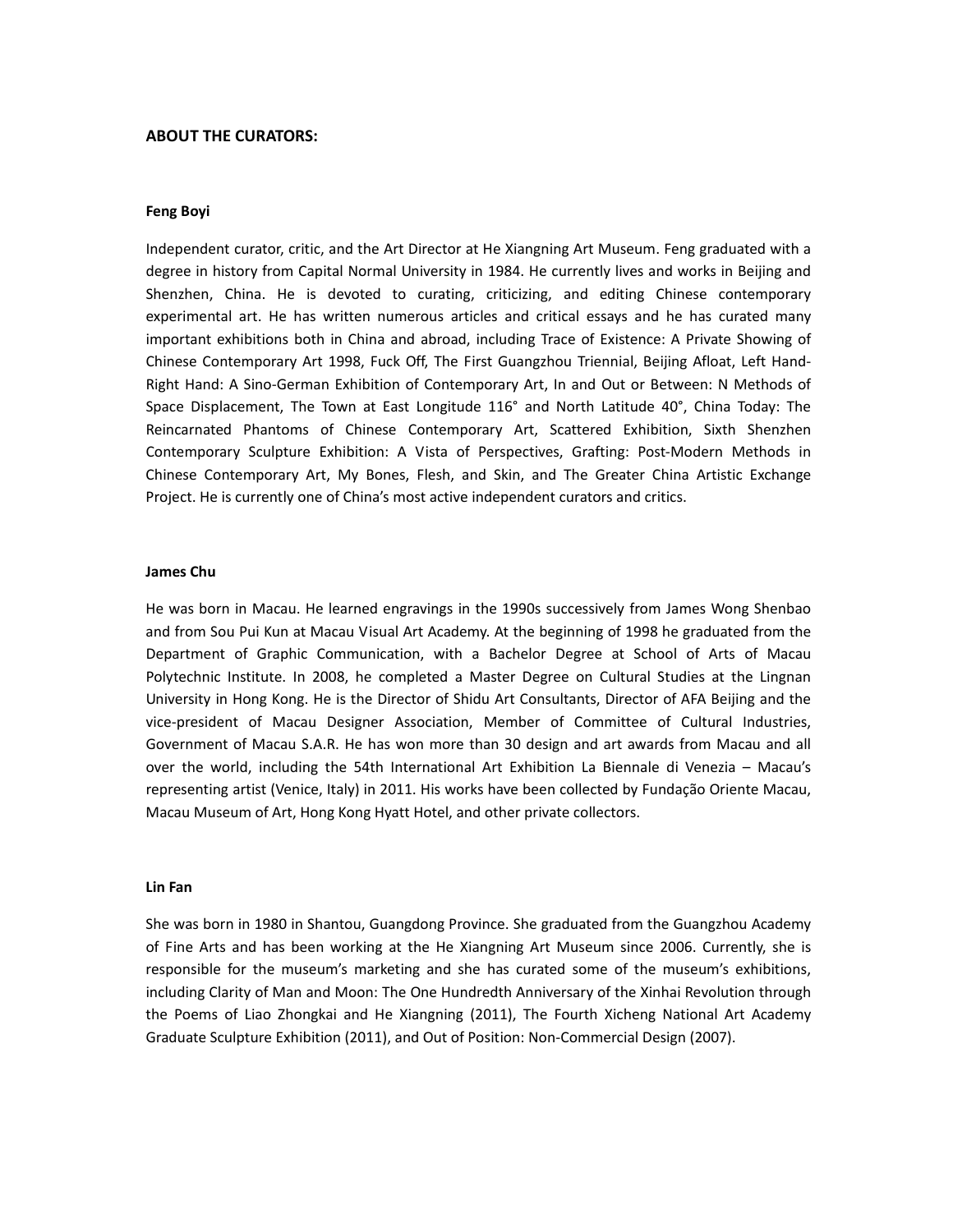#### **Chang Ching‐Wen**

She was born in Taipei in 1976. She received her M.A. in Art History and Art Criticism from Tainan University of the Arts in 2002, and earned a Ph.D. from Graduate School of Art Management and Culture Policy, Taiwan University of the Arts in 2012. She was the chief editor of Artist Magazine for six years from 2004, and now works for the magazine as a senior editor. She has also been teaching contemporary art in Shih‐Chien University since 2011. She is better known as an art critic and curator in Taiwan. These years, she writes for Artist Magazine, Modern Art, and many art publications. Her regular column 'Emerging Painters in 00's' appears in Artist Magazine. Chang's published writings include Tsong Pu: The World Comes from Existence (2010), Playing/Interaction ('Taiwanese Contemporary Art Series', 2003). She also organized exhibitions including 'Weak Painting' (with Su Yu‐ An, 2009), 'The Empire Strikes Back' (with Wang Fu‐Dong and Hu Yung‐Fen, 2008), 'Depth of Surface—New Spaces of Contemporary Painting' (2004), etc.

#### **Kurt Chan**

Chan graduated from the Department of Fine Arts, The Chinese University of Hong Kong. He then obtained his M.F.A. from the Cranbook Academy of Art, Michigan, USA. Chan joined The Chinese University of Hong Kong in 1989, teaching studio courses on Western media, including Drawing, Painting, Mixed Media and 3‐D Design. He also supervises M.F.A. students. He has participated in over 70 exhibitions, among which are The 51st Venice Biennale and The 2nd Asia Pacific Art Triennial. He was awarded the First Prize in Public Art Scheme Competition (Taipo Central Town Square) and the Second Prize in Art for Expo Competition in Hannover, Germany. Chan was the chief editor for Hong Kong Visual Art Yearbook for several years and he is at present the School Advisor of the Arts School, Hong Kong Art Centre, Advisor of Asian Art Archive and Yale‐China Association. His research interest is in Mixed Media and Public Art.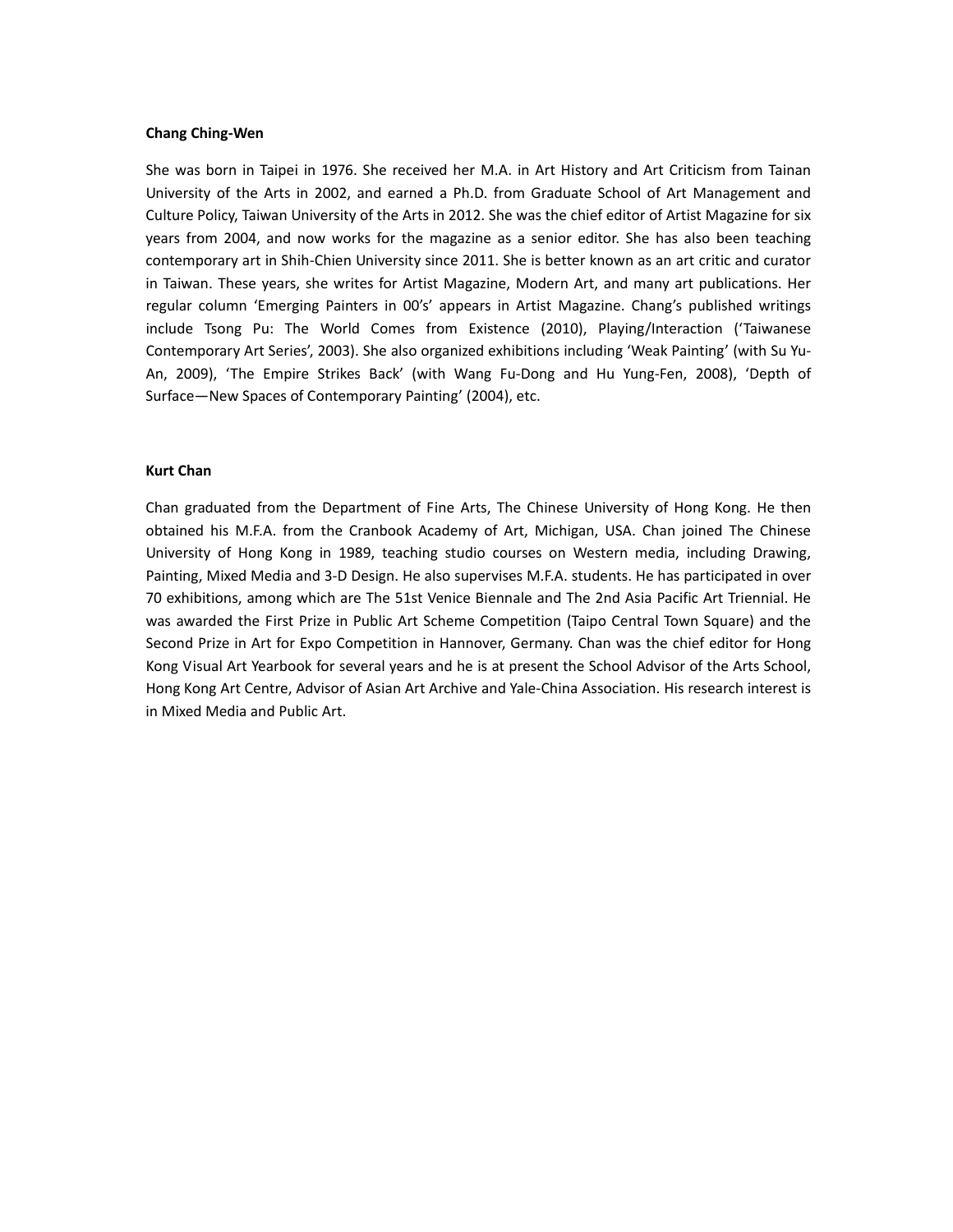#### **ABOUT THE ARTISTS:**

#### **Chan Sushan (Hong Kong)**

Chan Sushan was born in 1986 in Hong Kong. She graduated from the Fine Arts Department of CUHK. The exhibitions she participated include: Feng Yu Piao Yao Ai Guo Sh (Art Response to June 4th 20th Anniversary) at Artist Commune, Prize!Prize!Prize! at Woofer Ten, Fotanian Open Studio and Hong Kong Artwalk.She worked in the local cultural magazine Muse, doing coordination and design, plus occasional writings. She recently works in a bookshop, and is the designer of a community newspaper Woofer Post.

#### **Lee Chun‐Fung (Hong Kong)**

Lee Chun‐Fung is an artist, cultural producer and art educator based in HK. He graduated from the Chinese University of Hong Kong's Fine Arts Department in 2007. He has curated several political art projects such as Hong Kong Architecture Bananas (2008) and FENG YU PIAO YAO AI GUO SHI- art response to June 4th 20th anniversary (2009). He is one of the founders of community/art space: Woofer Ten, and he hosts an art critique programme post-wave in the community radio station FM101. He, with a heart of civil disobedience, concerns himself with the development of local art.

#### **Lo Chi Kit (Hong Kong)**

Lo Chi Kit was born in 1983 in Hong Kong. He obtained his BA degree in Fine Arts from RMIT University, Australia in 2006. He worked at the studio of Madame Tussauds Hong Kong in 2006‐07. In recent years, Lo actively participates in various exhibitions and community art projects in Hong Kong as well as exchange projects with other cities. Employing different media, Lo is interested in the development of ideas with a focus on contemporary art and its social context.

#### **Joe Yiu (Hong Kong)**

Lives and works in Hong Kong, completed MA in Fine Arts study at the Chinese University of Hong Kong in 2011. She has worked with the Community Museum Projects (CMP) on various initiatives including exhibition and publications related to upcycling and culture of demonstration. Her works attempt to explore urban planning issues and reveal ridiculous phenomena in the highly urbanized Hong Kong in most of her works. Aiming to provide a critical perspective in reading the city, she is interested in discovering hidden orders in public space.Yiu is also a visiting lecturer (part‐time) in the School of Design of The Hong Kong Polytechnic University.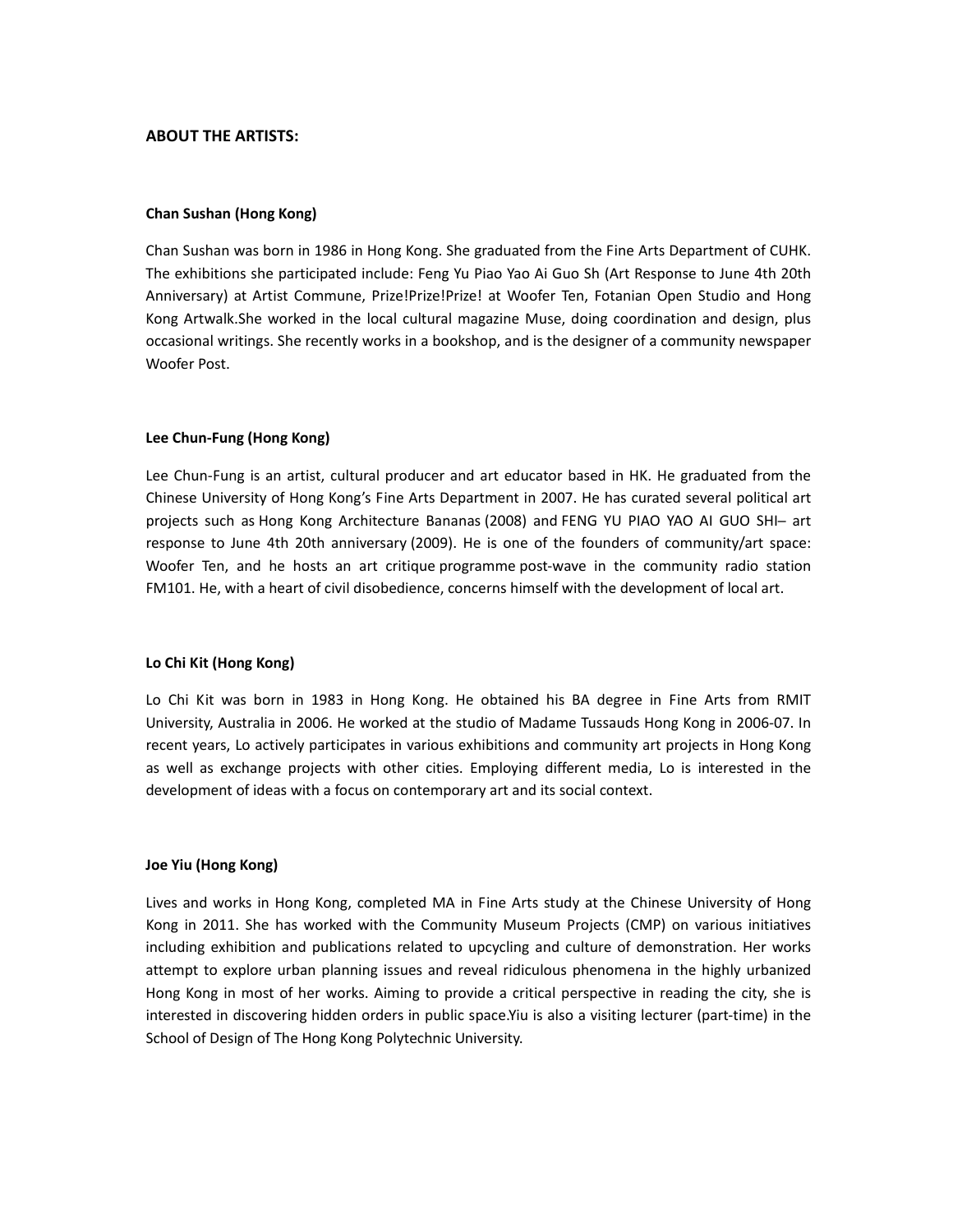#### **Guo Peng (China)**

Guo was born in 1982 in Dazhou, Sichuan. In 2006, he received his bachelor's degree in sculpture from the Yunnan Arts University. From 2006 to 2008, he taught in the Art and Design Department at the Yunnan Normal University Business School. He currently lives in Beijing and Kunming. Guo has participated in gallery and museum exhibitions in China and abroad, including Beyond Temporality: Contemporary Presentations of the History of Photography (Pingyao International Photography Festival, 2005), The Fourth Chinese Independent Film Festival (RCM Art Museum, Nanjing, 2007), and Chinese Art Today: Identity and Transformation (Bohusläns Museum, Sweden, 2007). He has also participated in Lead Up: The Exhibition of the Chinese Fine Arts Critics' Nominations (Museum of Contemporary Art, Beijing, 2009) and Bridge (Uppsala Art Museum, Sweden, 2012).

#### **Hu Xiaoxiao (China)**

Hu graduated from the Industrial Design Department in the Shanghai School of Design at the China Academy of Art. In 2005, she received her master's degree from the Industrial Design Department at the China Academy of Art, where she specialized in Kansei engineering. Hu has participated in numerous artist‐in‐residence programs at art institutions in China and abroad, including Sitting, a design and art project at the Staatliche Hochschule für Gestaltung Karlsruhe in Germany (2006), Triangle Arts Trust Hoy Island Artists' Workshop in the UK (2008), and the Triangle Arts Trust Britto International Artists' Workshop in Bangladesh (2010). Hu has participated in gallery and museum exhibitions in China and abroad, including Archaeology of the Future: The Second Triennial of Chinese Art (Nanjing Museum, Nanjing, 2005), Image and Vehicle: The Fifth Shenzhen Ink Painting Forum and Traditional Tone‐Creative Culture: New Media Exhibition (Shenzhen Fine Art Institute, Shenzhen, 2009), Reflection of Minds: MoCA Shanghai Envisage III (MoCA Shanghai, Shanghai, 2010) and I'm Not So Well (NowHere Gallery, Italy, 2012). In 2011, she had a solo exhibition at the Organhaus Art Space in Chongqing, entitled Homework from 1992. Her work has been collected by the Duolun Musueum in Shanghai.

#### **Lu Yang (China)**

Lu Yang was born in Shanghai. From 2000 to 2003, she studied at the High School Affiliated with the Fine Art College at Shanghai University. From 2004 to 2010, she studied at the New Media Department at the Chinese Academy of Art and earned a master's degree. She currently lives and works in Shanghai. Lu has held solo exhibitions including Project KRAFTTREMOR: Lu Yang Solo Exhibition (Boers‐Li Gallery, Beijing, 2011) and The Eleventh Artist‐in‐Residence Works Exhibition: Lu Yang (Fukuoka Asian Art Museum, Japan, 2011). She has also participated in In a Perfect World… (Meulensteen Gallery, New York, 2011), Young Media Artists: China, Japan, and Korea (Incheon International Digital Art Festival, South Korea, 2010), GO: Young Artist Group Show (OCAT Art Center, Shenzhen, 2010), and New Directions from China: New Media Art Exhibition (Plug In, Switzerland, 2007). Lu Yang's work has been collected by the Fukuoka Asian Art Museum, the Beijing Today Art Museum, the Museum of Contemporary Art Chicago, the Shanghai Museum of Contemporary Art, and the Shanghai Himalayan Art Museum.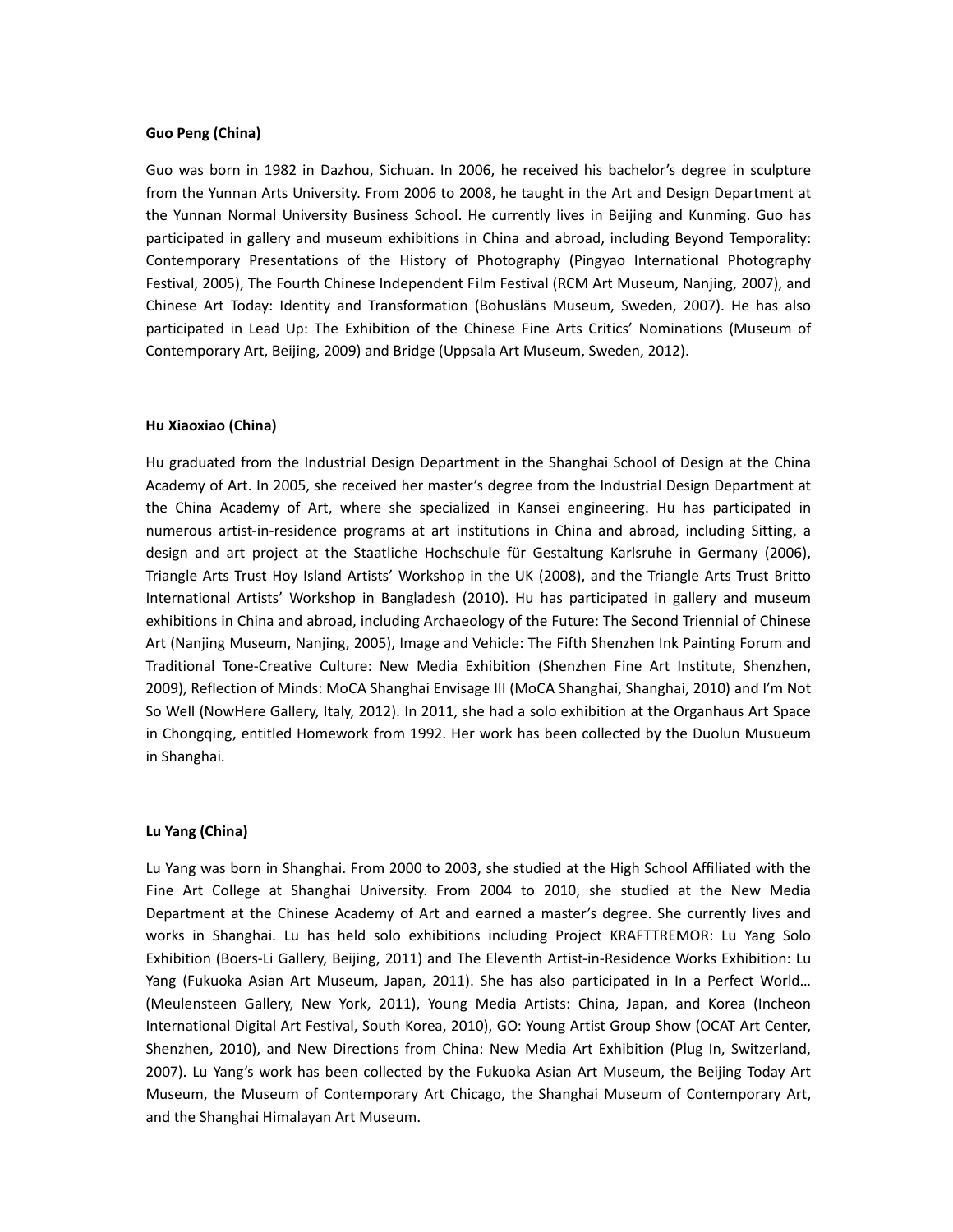#### **Zhang Qing (China)**

Zhang Qing was born in 1977 in Changzhou, Jiangsu. In 1999, he graduated from the Changzhou Institute of Technology. He currently lives and works in Shanghai. Zhang has participated in gallery and museum exhibitions in China and abroad, including Virtual Future (Guangdong Museum of Art, Guangzhou, 2001), Mushroom Cloud or Utopia (Bund Art Center, Shanghai, 2002), Shanghai Duolun Exhibition of Young Artists (Shanghai Duolun Art Museum, Shanghai, 2007), Fragmentation (Dimensions Art Center, Beijing, 2007), Trans‐Local Motion: The Seventh Shanghai Biennale (Shanghai Art Museum, Shanghai, 2008), Reversed Images: Representations of Shanghai and its Contemporary Material Culture (Museum of Contemporary Photography, Columbia College Chicago, U.S., 2009), and Room without a View (Freies Museum, Germany, 2010). Zhang has also held solo exhibitions including CCTV: Zhang Qing Solo Exhibition (Glenfiddich Artists in Residence Program, ShanghART H‐ Space, Shanghai, 2011) and Frame (Bizart Center, Shanghai, 2007).

#### **Jun‐Liang Lin (Taiwan)**

Lin was born in 1979 in Hualien, Taiwan. He obtained his bachelor's degree from the Department of Communications Design at Shih Chien University. Lin received his master's degree from the Department of Multimedia and Animation Arts at the National Taiwan University of Art. He currently works in Taipei, Taiwan. His work has been exhibited in The Japan Video Art Festival (Nagano, Japan, 2006), One Night Stand #3 (Wimbledon College of Art Exhibition, London, 2008), Post‐Adolescence (National Taiwan Museum of Fine Arts, Taiwan, 2010), and The Sixth Digital Art Festival Taipei (Taiwan, 2011). He has also held solo exhibitions including Unname‐1% Smash and Revive the Profile of The Time (Project Fulfill Art Space, Taiwan, 2010) and Tomb of Human Cloning (Project Fulfill Art Space, Taiwan, 2012). In 2003, Lin was shortlisted at The Eleventh International Design Competition in Osaka, Japan. He has won many awards, including First Place at The First Taiwan PIRATES Design Contest (2006) and Second Place at The Twelfth Taichung Da Dun Fine Arts Exhibition (2007). In 2009, Lin's work Face Out was added to the National Taiwan Museum of Fine Arts permanent collection as part of the Young Artists Collections Program.

#### **Niu Chun‐Chiang (Taiwan)**

Niu was born in 1983. He graduated from the Department of New Media Art at Taipei National University of the Arts in 2009. Niu is a multimedia artist who works in video, experimental film, photography, mixed media installation, and digital graphic design. He has also worked as a graphic designer, a commercial designer, an exhibition designer, a theater photographer, and a music video director. He has participated in exhibitions worldwide, including the Tiger Awards Competition for Short Film at the Rotterdam International Film Festival in the Netherlands, the Pixilerations New Media Fringe Festival in the US, The Aguilar International Short Film Festival in Spain, the Festival du Cinema Asiatique de Tours in France, and the ARTchSO Video Festival in France. Niu's work has also been presented at the Beijing Summer Digital Entertainment Jam in China, the VAFA International Video Art Festival in Macau, the Asia Students and Young Artists Art Festival in South Korea, the Taipei Arts Award Competition in Taiwan, the Taiwan International Video Art Exhibition, the Taipei Digital Art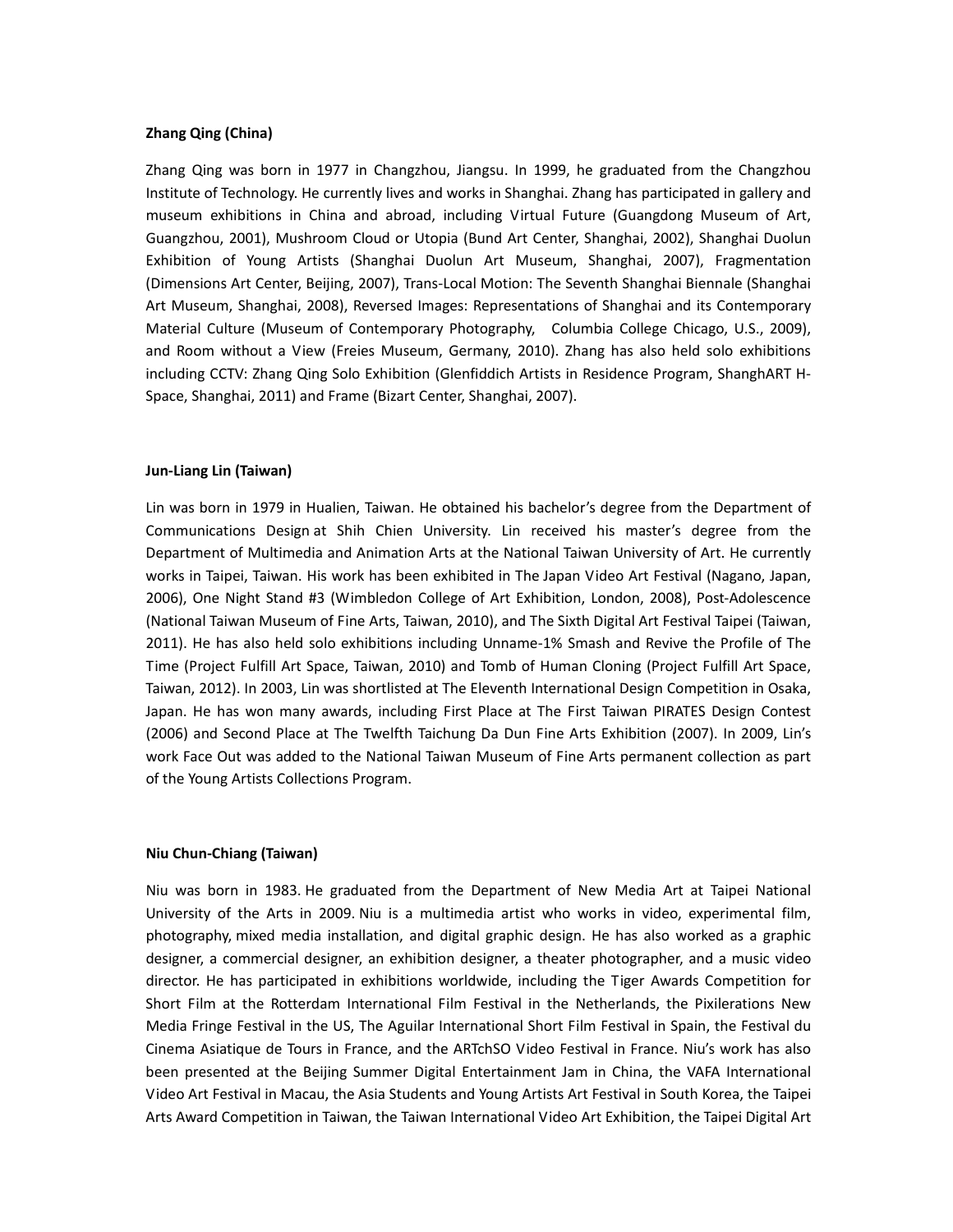Festival in Taiwan, and the Tapei Film Festival in Taiwan. Niu has received numerous sponsorships from a variety of organizations, including the National Culture and Arts Foundation in Taiwan and the Taipei Municipal Department of Cultural Affairs in Taiwan. He has also been given many art awards by institutions such as the Taipei National University of the Arts, the Taipei Fine Arts Museum, and the S‐ An Cultural Foundation. In 2011, Niu participated in the 18<sup>th</sup> Art Center Artist-in-Residence Program in Los Angeles, USA.

#### **Cheng‐Ta Yu (Taiwan)**

Yu Cheng‐Ta was born in Tainan, Taiwan, in 1983. He received his BFA from the Taipei National University of the Arts in 2006 and continued to pursue his MFA there. In 2008, Yu has participated in The sixth Taipei Biennial and received the First Place of Taipei Arts Award. In 2009, his work was presented in Taiwan Pavilion at the 53rd Venice Biennale, later in Biennial Cuvée 08 at OK Center for Contemporary Art. Yu's works are held in the 2008 collection of "Ventriloquists: Introduction" and "She is My Aunt", at the National Taiwan Museum of Fine Arts in Taichung, Taiwan. The artist is based in Taipei.

#### **Chan Ka Keong (Macau)**

Born in 1978 in Guangzhou, and was brought up in Macau. He was graduated from the School of Arts of Macau Polytechnic Institute with a bachelor degree of graphic design. He engaged in art of images and text, working as a graphic designer, filmmaker and visual artist. His work has been exhibited in Macau, Hong Kong and China since year 1999. His design and photography works have won numerous awards. As a core member of Macau film association 'Associacão de Audio‐visual CUT', CHAN has been dedicating in promoting local film and video industries since 2003.

#### **Lai Sio Kit (Macau)**

Lai Sio Kit was born in Macau in 1983. In 2009, he received his master's degree from the Oil Painting Department at the Central Academy of Fine Arts. In 2010, he became a lecturer at the Faculty of Humanities and Arts at Macau University of Science and Technology. He has been a teacher at the Art Square Studio at the Macau Museum of Art since 2007. He currently lives in Macao and works as a professional artist. Li has participated in the Macau Art Festival and the Collective Exhibition of Macau many times, and won awards at these events. He has also participated in Macau Horizons Contemporary Art Exhibition (Macau, 2007), Confluence: Collection from the Macao Museum of Art (National Art Museum of China, Beijing, 2009), Fly Away (Scola Art Center, South Korea, 2009), Mobility & Memory: Macao's Proposed Artworks for the Fifty‐Fourth Venice Biennale (2011), The Second Chongqing Youth Art Biennale (Chongqing, 2011), Macau Scenery (AFA Beijing, 2012), and The Secret Garden (AFA Macau, 2012).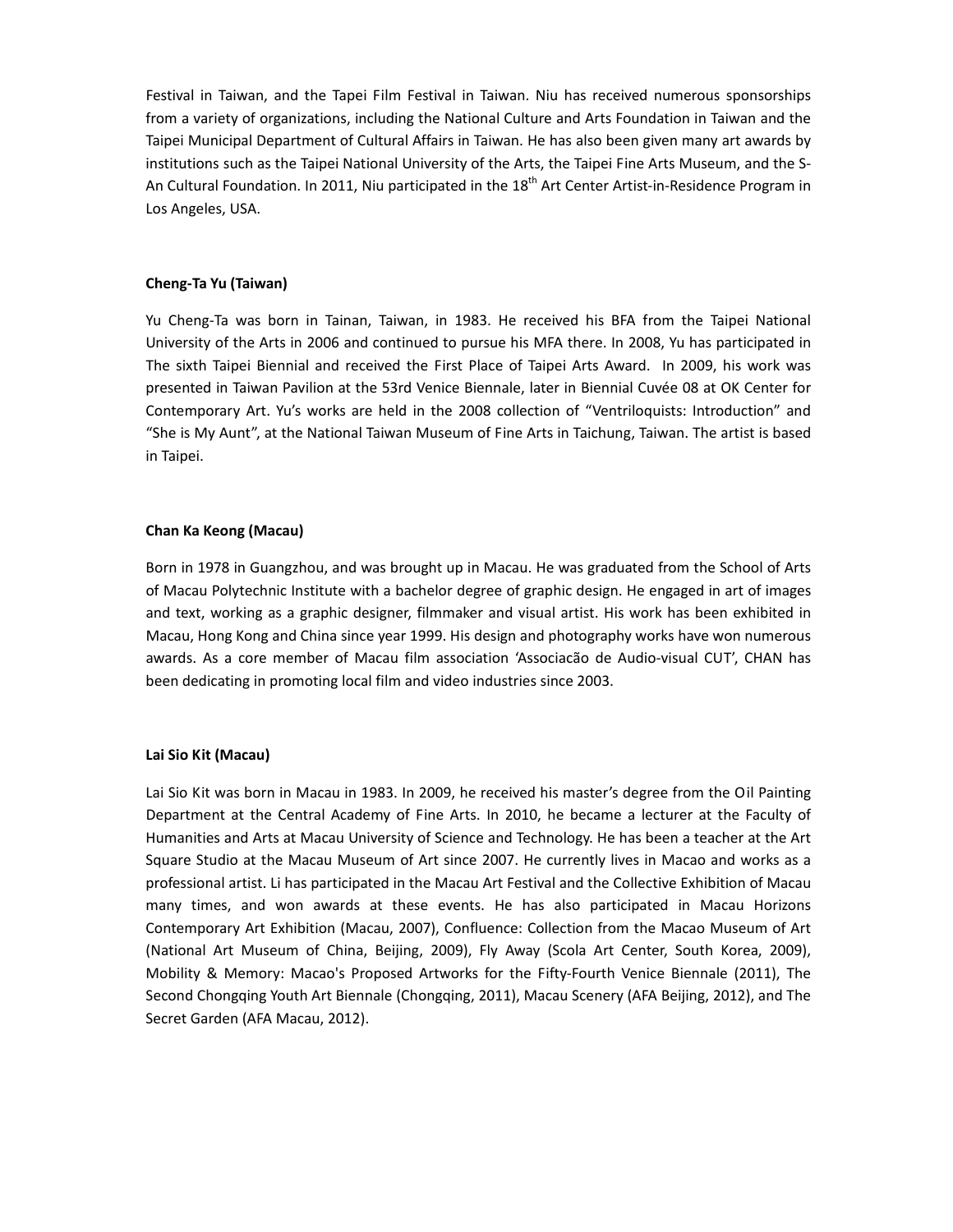#### **Ng Fong Chao, Noah (Macau)**

Ng Fong Chao, Noah was born in Jiangsu Province in 1968, and he moved to Macau in 1984. In 2010, he received his bachelor's degree in Visual Arts (Oil Painting) at the Macao Polytechnic Institute School of Arts. In 2011, he received his master's degree in Modern and Contemporary Artistic Creation and Research at the Guangzhou Academy of Fine Arts. He is the curator of the Macao International Performance Art Festival (MIPAF) and a curator at the Macao Museum of Art. Since 1990, Ng has participated in more than eighty exhibitions around the world. He works in oil painting, printing, conceptual photography, performance, and video art. Ng's works have been presented in Macao New Wave: An Exhibition of Contemporary Art (The Macau Museum of Art, Macao, 2005), Ruins: An Exhibition of New Video and Photography from China (USA, 2006), Open 2006: Venice International Exhibition of Sculpture Installations (Italy, 2006), and Myth of Place: An Exchange Exhibition between Britain and Macao (UK and Macao, 2006). Ng has also participated in Exhibition of Macau Contemporary Art (AFA, Beijing, 2008), Imaginary Belongings: Macau Contemporary Art (Oriental Museum, Portugal, 2011), and Premiere: Photography and Video by Ng Fong Chao (Creative Macau, Macao, 2011)